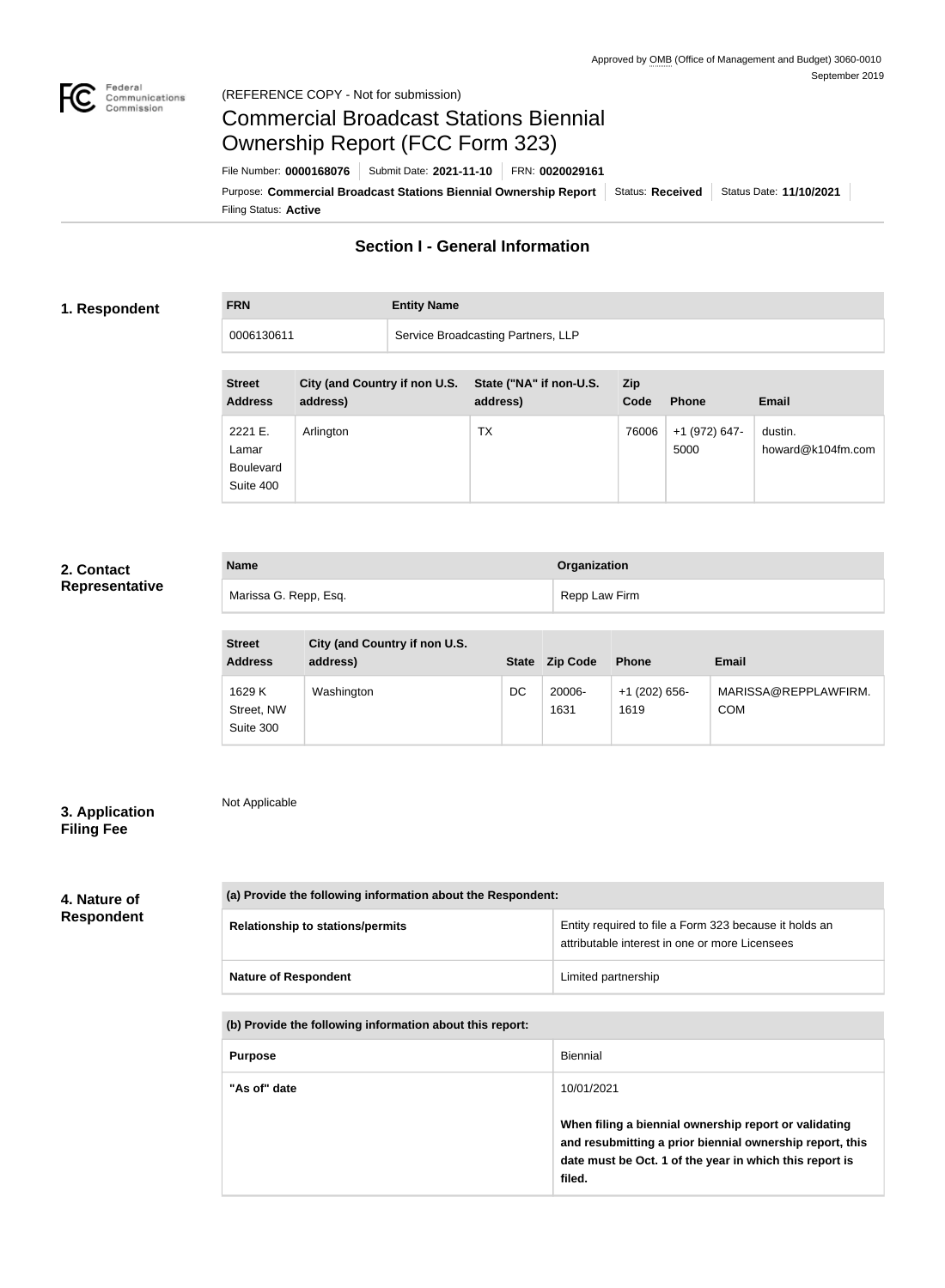**Respondent is filing this report to cover the following Licensee(s) and station(s):**

| <b>Licensee/Permittee Name</b>  |                  | <b>FRN</b>     |              |                |
|---------------------------------|------------------|----------------|--------------|----------------|
| Service Broadcasting Group, LLC |                  |                | 0020029161   |                |
|                                 |                  |                |              |                |
| Fac. ID No.                     | <b>Call Sign</b> | <b>City</b>    | <b>State</b> | <b>Service</b> |
| 9747                            | <b>KRNB</b>      | <b>DECATUR</b> | ТX           | <b>FM</b>      |
| 59702                           | <b>KKDA-FM</b>   | <b>DALLAS</b>  | ТX           | FM             |

#### **Section II – Biennial Ownership Information**

**1. 47 C.F.R. Section 73.3613 and Other Documents**

Licensee Respondents that hold authorizations for one or more full power television, AM, and/or FM stations should list all contracts and other instruments set forth in 47 C.F.R. Section 73.3613(a) through (c) for the facility or facilities listed on this report. In addition, attributable Local Marketing Agreements (LMAs) and attributable Joint Sales Agreements (JSAs) must be disclosed by the licensee of the brokering station on its ownership report. If the agreement is an attributable LMA, an attributable JSA, or a network affiliation agreement, check the appropriate box. Otherwise, select "Other." Non-Licensee Respondents, as well as Licensee Respondents that only hold authorizations for Class A television and/or low power television stations, should select "Not Applicable" in response to this question.

Not Applicable.

#### **2. Ownership Interests**

**(a)** Ownership Interests. This Question requires Respondents to enter detailed information about ownership interests by generating a series of subforms. Answer each question on each subform. The first subform listing should be for the Respondent itself. If the Respondent is not a natural person, also list each of the officers, directors, stockholders, non-insulated partners, non-insulated members, and any other persons or entities with a direct attributable interest in the Respondent pursuant to the standards set forth in 47 C.F.R. Section 73.3555. (A "direct" interest is one that is not held through any intervening companies or entities.) List each interest holder with a direct attributable interest in the Respondent separately.

Leave the percentage of total assets (Equity Debt Plus) field blank for an interest holder unless that interest holder has an attributable interest in the Respondent solely on the basis of the Commission's Equity Debt Plus attribution standard, 47 C.F.R. Section 73.3555, Note 2(i).

In the case of vertical or indirect ownership structures, list only those interests in the Respondent that also represent an attributable interest in the Licensee(s) for which the report is being submitted.

Entities that are part of an organizational structure that includes holding companies or other forms of indirect ownership must file separate ownership reports. In such a structure do not report, or file a separate report for, any interest holder that does not have an attributable interest in the Licensee(s) for which the report is being submitted.

Please see the Instructions for further detail concerning interests that must be reported in response to this question.

The Respondent must provide an FCC Registration Number for each interest holder reported in response to this question. Please see the Instructions for detailed information and guidance concerning this requirement.

| <b>Jwnersnip information</b> |                                     |                         |
|------------------------------|-------------------------------------|-------------------------|
| <b>FRN</b>                   | 0006130611                          |                         |
| <b>Entity Name</b>           | Service Broadcasting Partners, LLP  |                         |
| <b>Address</b>               | PO Box                              |                         |
|                              | <b>Street 1</b>                     | 2221 E. Lamar Boulevard |
|                              | <b>Street 2</b>                     | Suite 400               |
|                              | <b>City</b>                         | Arlington               |
|                              | State ("NA" if non-U.S.<br>address) | <b>TX</b>               |
|                              | <b>Zip/Postal Code</b>              | 76006                   |
|                              |                                     |                         |

#### **Ownership Information**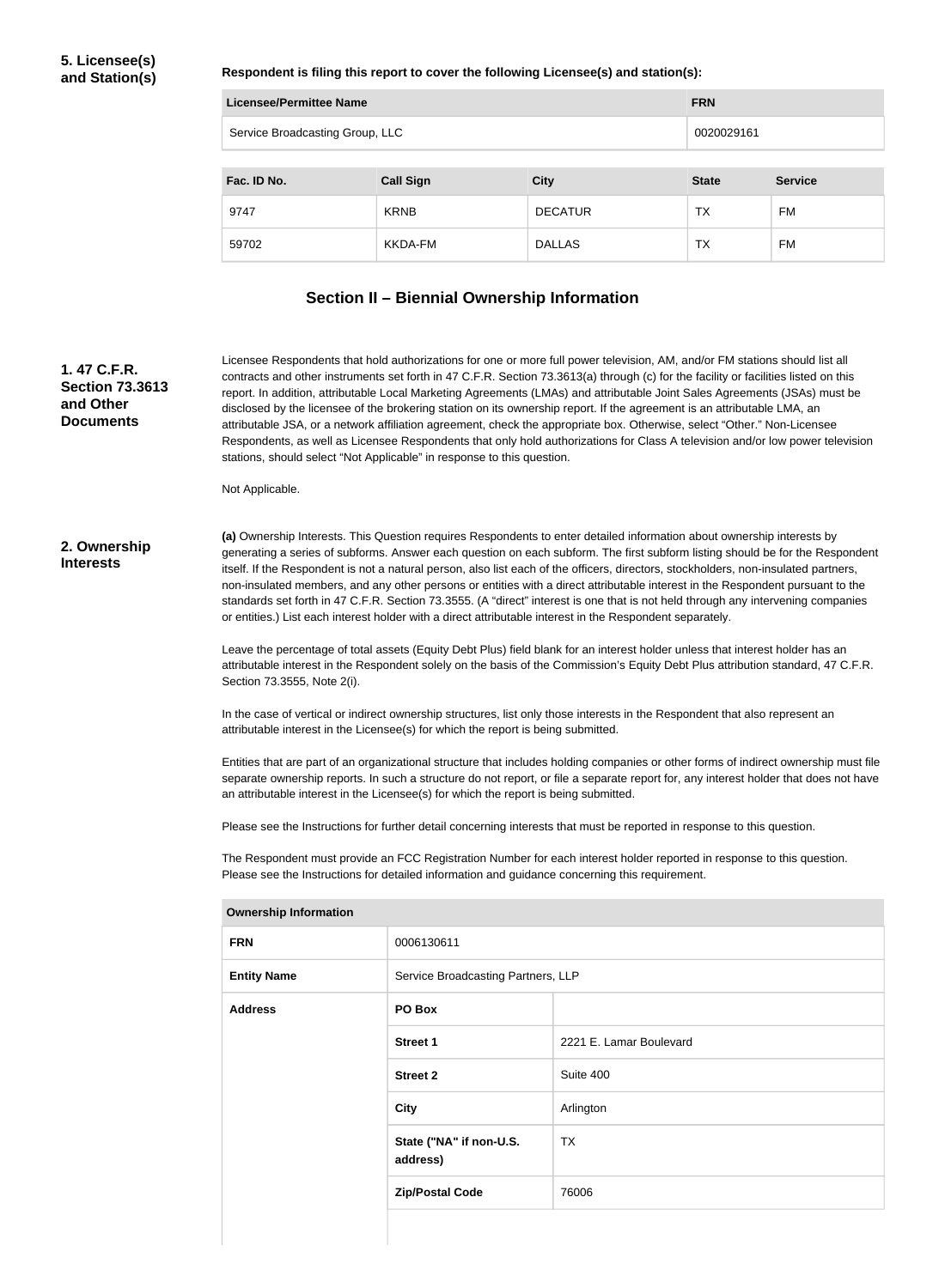|                                                                                      | Country (if non-U.S.<br>address)                        | <b>United States</b> |                            |
|--------------------------------------------------------------------------------------|---------------------------------------------------------|----------------------|----------------------------|
| <b>Listing Type</b>                                                                  | Respondent                                              |                      |                            |
| <b>Positional Interests</b><br>(check all that apply)                                | Respondent                                              |                      |                            |
| <b>Tribal Nation or Tribal</b><br><b>Entity</b>                                      | Interest holder is not a Tribal nation or Tribal entity |                      |                            |
| <b>Interest Percentages</b><br>(enter percentage values                              | <b>Voting</b>                                           | 0.0%                 | <b>Jointly Held?</b><br>No |
| from 0.0 to 100.0)                                                                   | <b>Equity</b>                                           | 0.0%                 |                            |
|                                                                                      | <b>Total assets (Equity Debt</b><br>Plus)               | 0.0%                 |                            |
| Does interest holder have an attributable interest in one or more broadcast stations |                                                         |                      | <b>No</b>                  |

**that do not appear on this report?**

| <b>Ownership Information</b>                              |                                                                                                                                  |                                    |                                     |  |  |
|-----------------------------------------------------------|----------------------------------------------------------------------------------------------------------------------------------|------------------------------------|-------------------------------------|--|--|
| <b>FRN</b>                                                | 0027155795                                                                                                                       |                                    |                                     |  |  |
| <b>Name</b>                                               | Hymen Childs                                                                                                                     |                                    |                                     |  |  |
| <b>Address</b>                                            | PO Box                                                                                                                           |                                    |                                     |  |  |
|                                                           | <b>Street 1</b>                                                                                                                  |                                    | c/o Service Broadcasting Group, LLC |  |  |
|                                                           | <b>Street 2</b>                                                                                                                  | 2221 E. Lamar Boulevard, Suite 400 |                                     |  |  |
|                                                           | <b>City</b>                                                                                                                      | Arlington                          |                                     |  |  |
|                                                           | State ("NA" if non-U.S.<br>address)                                                                                              | <b>TX</b>                          |                                     |  |  |
|                                                           | <b>Zip/Postal Code</b>                                                                                                           | 76006                              |                                     |  |  |
|                                                           | Country (if non-U.S.<br>address)                                                                                                 | <b>United States</b>               |                                     |  |  |
| <b>Listing Type</b>                                       | Other Interest Holder                                                                                                            |                                    |                                     |  |  |
| <b>Positional Interests</b><br>(check all that apply)     | Other - Managing Partner                                                                                                         |                                    |                                     |  |  |
| Citizenship, Gender,                                      | <b>Citizenship</b>                                                                                                               | US                                 |                                     |  |  |
| <b>Ethnicity, and Race</b><br><b>Information (Natural</b> | Gender                                                                                                                           | Male                               |                                     |  |  |
| Persons Only)                                             | <b>Ethnicity</b>                                                                                                                 | Not Hispanic or Latino             |                                     |  |  |
|                                                           | Race                                                                                                                             | White                              |                                     |  |  |
| <b>Interest Percentages</b><br>(enter percentage values   | Voting                                                                                                                           | 100.0%                             | <b>Jointly Held?</b><br>No          |  |  |
| from 0.0 to 100.0)                                        | <b>Equity</b>                                                                                                                    | 62.9%                              |                                     |  |  |
|                                                           | <b>Total assets (Equity Debt</b><br>Plus)                                                                                        |                                    |                                     |  |  |
|                                                           | Does interest holder have an attributable interest in one or more broadcast stations<br>No<br>that do not appear on this report? |                                    |                                     |  |  |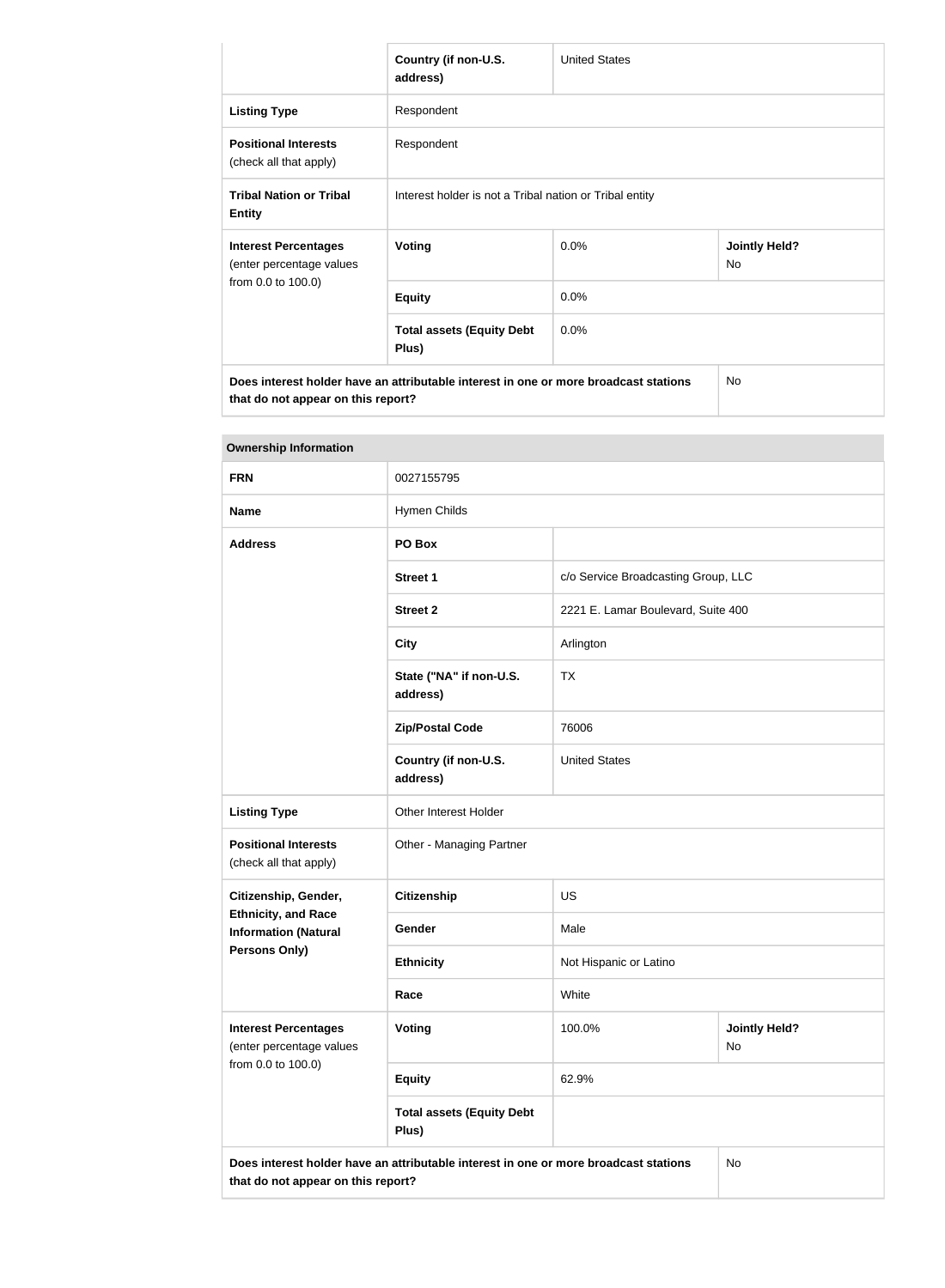**(b) Respondent certifies that any interests, including equity, financial, or voting interests, not reported in this filing are non-attributable.** If "No," submit as an exhibit an explanation.

No - - see attachment to Service Broadcasting Group, LLC Ownership Report (FRN 0020029161): Statement Regarding Holders of Non-Voting Partnership Units of Service Broadcasting Partners, LLP

| (c) Does the Respondent or any reported interest holder<br>hold an attributable interest in any newspaper entities in |  |
|-----------------------------------------------------------------------------------------------------------------------|--|
| the same market as any station for which this report is                                                               |  |
| filed, as defined in 47 C.F.R. Section 73.3555?                                                                       |  |
| If "Yes," provide information describing the interest(s), using                                                       |  |
| EITHER the subform OR the spreadsheet option below.                                                                   |  |
| Respondents with a large number (50 or more) of entries to                                                            |  |
| submit should use the spreadsheet option.                                                                             |  |
| NOTE: Spreadsheets must be submitted in a special XML                                                                 |  |
| Spreadsheet format with the appropriate structure that is                                                             |  |
| specified in the documentation. For instructions on how to                                                            |  |
| use the spreadsheet option to complete this question                                                                  |  |
| (including templates to start with), please Click Here.                                                               |  |
| If using the subform, leave the percentage of total assets                                                            |  |
| (Equity Debt Plus) field blank for an interest holder unless                                                          |  |
| that interest holder has an attributable interest in the                                                              |  |
| newspaper entity solely on the basis of the Commission's                                                              |  |
| Equity Debt Plus attribution standard, 47 C.F.R. Section                                                              |  |
| 73.3555, Note 2(i). If using an XML Spreadsheet, enter "NA"                                                           |  |
| into the percentage of total assets (Equity Debt Plus) field                                                          |  |
| for an interest holder unless that interest holder has an                                                             |  |
| attributable interest in the newspaper entity solely on the                                                           |  |
| basis of the Commission's Equity Debt Plus attribution                                                                |  |
| standard.                                                                                                             |  |
| The Respondent must provide an FCC Registration Number                                                                |  |
| for each interest holder reported in response to this                                                                 |  |
| question. Please see the Instructions for detailed information                                                        |  |
| and guidance concerning this requirement.                                                                             |  |

**(d) Are any of the individuals listed as an attributable interest holder in the Respondent married to each other or related to each other as parentchild or as siblings?** No

If "Yes," provide the following information for each such the relationship.

| (e) Is Respondent seeking an attribution exemption for any officer or director with<br>duties wholly unrelated to the Licensee(s)?                                                                  | No. |
|-----------------------------------------------------------------------------------------------------------------------------------------------------------------------------------------------------|-----|
| If "Yes," complete the information in the required fields and submit an Exhibit fully describing<br>that individual's duties and responsibilities, and explaining why that individual should not be |     |
| attributed an interest.                                                                                                                                                                             |     |

# **Certification Section Section Question** *Question* **Response**